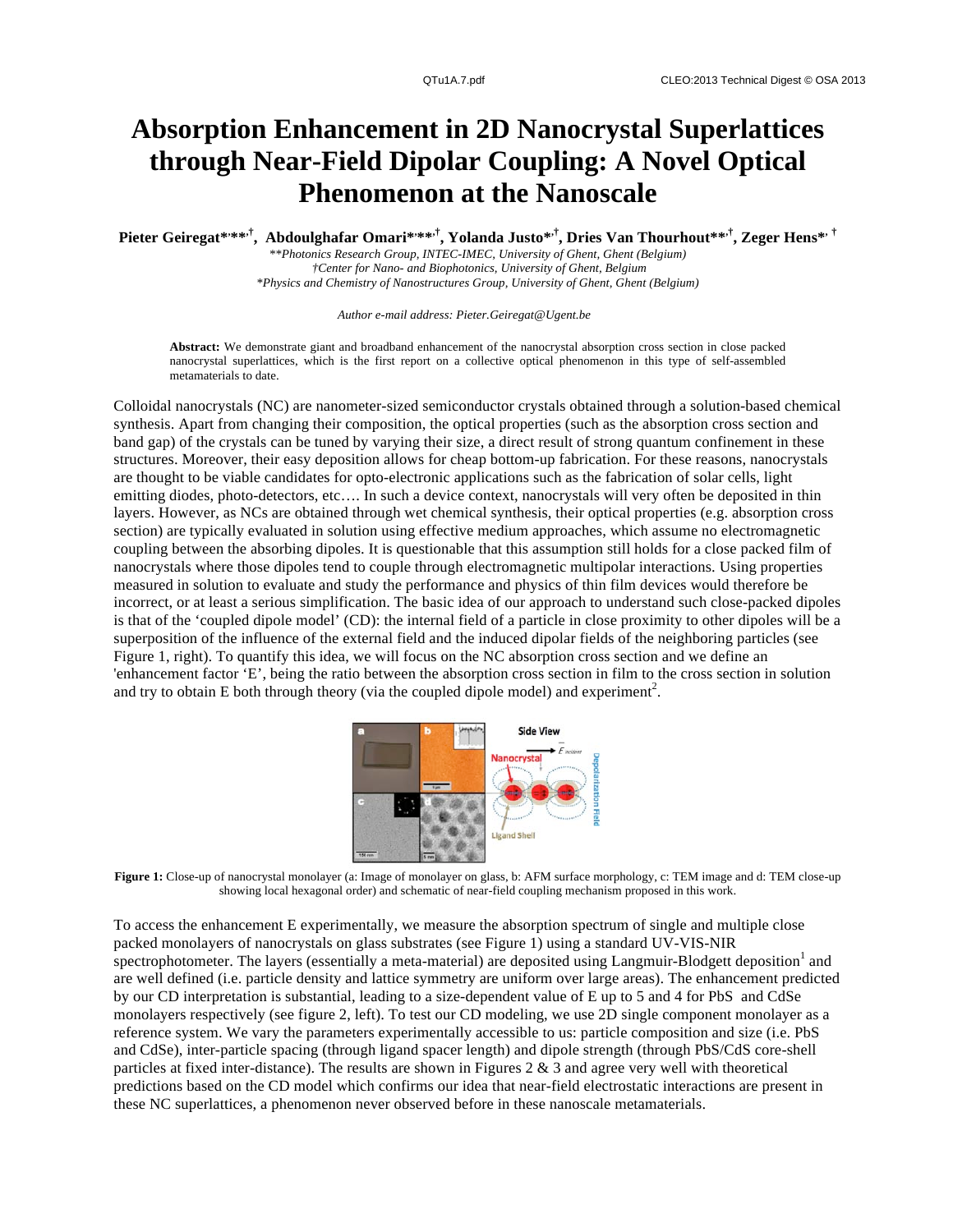

Figure 2: (left) Absorption cross section enhancement E at 400 nm and 355 nm for PbS and CdSe respectively, (middle) enhancement for 4.4 nm CdSe as function of ligand spacing l and (right) enhancement for PbS/CdS core/shell nanocrystals for varying core to shell ratio.

Whether this new phenomenon can play a role of interest in real devices, depends on two additional issues: Is the enhancement broadband and does it extend beyond the monolayer thickness ? As is evident in Figure 3 (left) for a PbS nanocrystal, the enhancement is indeed broadband and extends from the UV down to the band gap of the nanocrystal in the near-infrared. We can understand this based on the non-resonant polarizability of the individual semiconducting crystals, opposed to e.g. metal nanocrystals showing distinct multipolar resonances.



**Figure 3 :** (left) Broadband nature of the absorption enhancement for 4.3 nm PbS and (right) scaling of enhancement

The amount of material needed to absorb a given fraction of incident light competes with the extraction of photogenerated carriers: thicker cells absorb more light, but do not allow for efficient carrier extraction and vice versa. Our absorption enhancement mechanism could offer part of the solution since it would allow fabrication of thinner cells with light absorption equal to that of non-optimized thicker cells. Our model can be extended to analyze these technologically relevant multilayers. It turns out the enhancement is also present in these stacked systems in an additive way (see Figure 3, right): Dipole coupling occurs between particles in the same layer, but does not occur between different layers in the stack. This allows us to stack the layers until a certain desired absorption is achieved, without losing the effect of absorption enhancement.

We demonstrated and modeled for the first time a new and exciting collective optical effect in self-assembled nanocrystal superlattices. The (experimentally validated) model presented here provides a general framework to understand the observed intricate optical properties and presents new questions regarding the difference between sand p-polarized light and the impact optimal coupling on the radiative lifetime. Moreover, it gives a basis to understand the optical properties of more complex, possibly hybrid superlattices, for example, containing nanocrystals of different sizes or different materials allowing for more advanced device functionalities.

## **References**

- 1. Justo, Y., Moreels, I., Lambert, K. & Hens, Z. Langmuir-Blodgett monolayers of colloidal lead chalcogenide quantum dots: morphology and photoluminescence. *Nanotechnology* **21**, 295606 (2010).
- 2. Geiregat, P., Justo, Y., Abé, S., Flamee, S. & Hens, Z. Giant and Broadband Absorption Enhancement in Colloidal Quantum Dot Monolayers through Dipolar Coupling. *ACS Nano* (2013).doi:10.1021/nn305524a